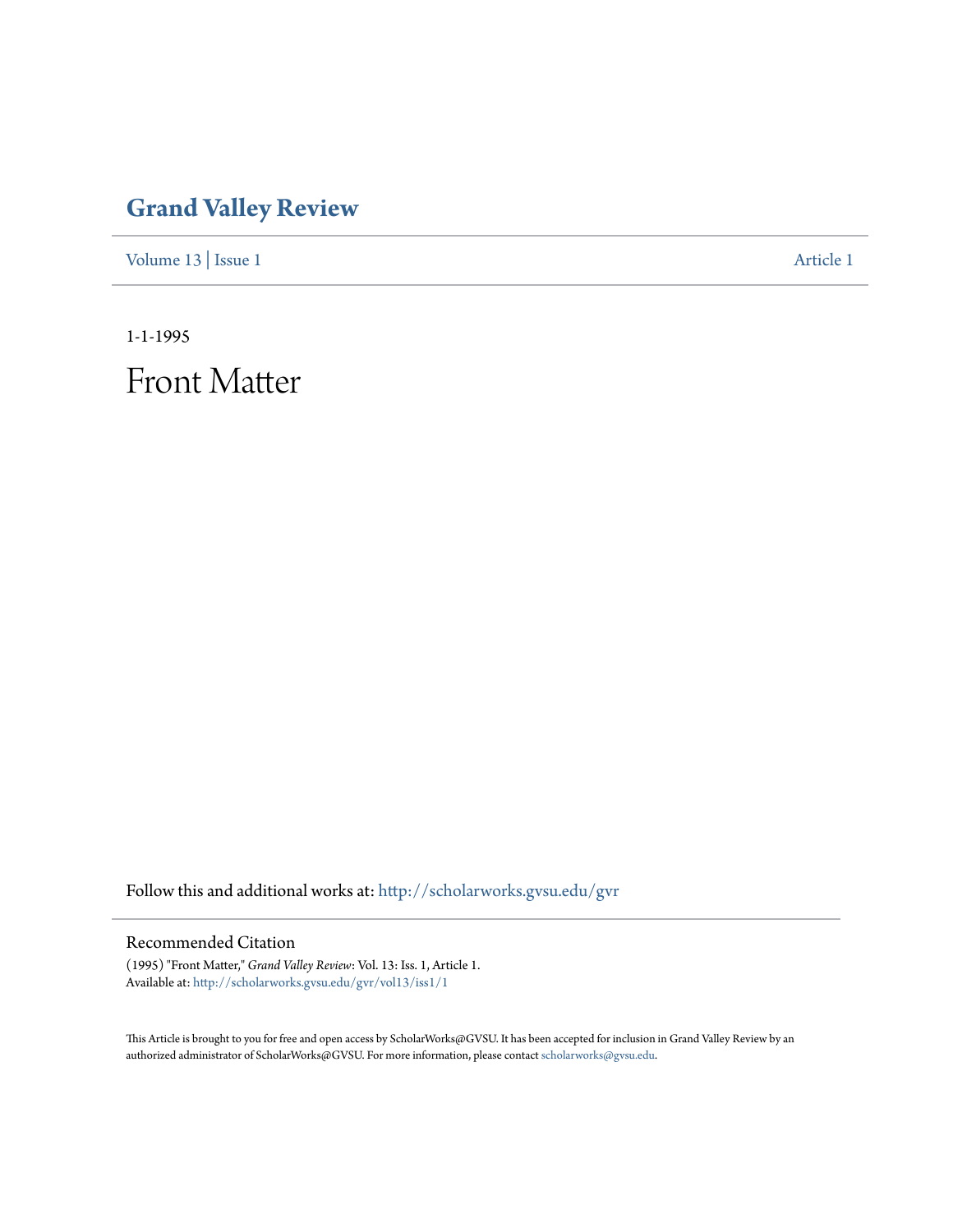## **Grand Valley Review**

Volume XIII Fall 1995

*Experiments in Education: The Early Years at Grand Valley*